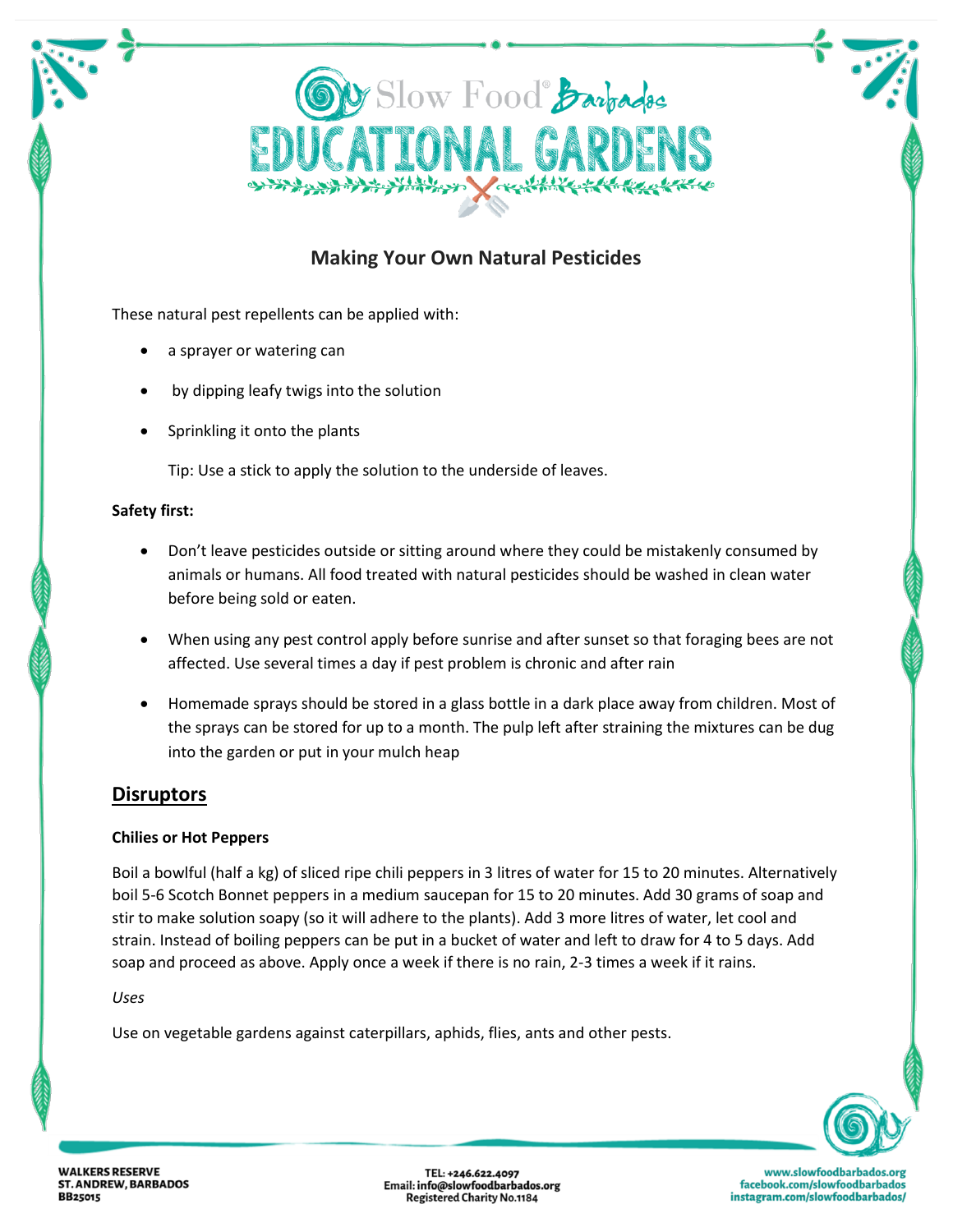## **Neem**

Grind fresh leaves, dilute with water and strain. Let draw in container for 4-5 days.

## *Or*

Crush 500 grams of neem seeds. Mix the crushed seeds with 10 L of water and leave to stand for at least 5 hours (preferably overnight). Strain this through heavy cloth or gauze and it is ready for spraying.

## *Uses*

Particularly effective on caterpillars and weevils. Spray daily for 2 weeks to interrupt caterpillar's reproduction cycle.

# **Pyrethrum**

Dry ½ to 1 Kg of young flowers until they are crumbly. Boil in 4 litres of water for 15 to 20 minutes. Add soap and stir.

Add 4 litres of water. Strain before using in a sprayer. Store extra dried flowers or pesticide solution in a dry place away from direct sunlight. Use liquid as soon as it cools. Apply in the same way as the pepper s pray. Best results if applied after sundown. Apply once a week if there is no rain, 2-3 times a week if it ra ins.

## *Uses*

Use on vegetable gardens against caterpillars, aphids, flies, ants and other pests. Powder of cut flowers can be sprinkled around the house to kill fleas and on beds to kill bed bugs.

## **Salt Spray**

Mix 125g salt with 9 litre of water and 30 grams of soft soap. Helpful in controlling white cabbage butterfly.

# **Repellents**

## **Mexican Marigolds**

Place large quantities of freshly gathered flowers, leaves and stalks in a bucket of water. Let stand for 5 to 7 days to decay. Stir often so material decays evenly. When decayed, dilute with equal amount of water and add soap.



TEL: +246.622.4097 Email: info@slowfoodbarbados.org **Registered Charity No.1184**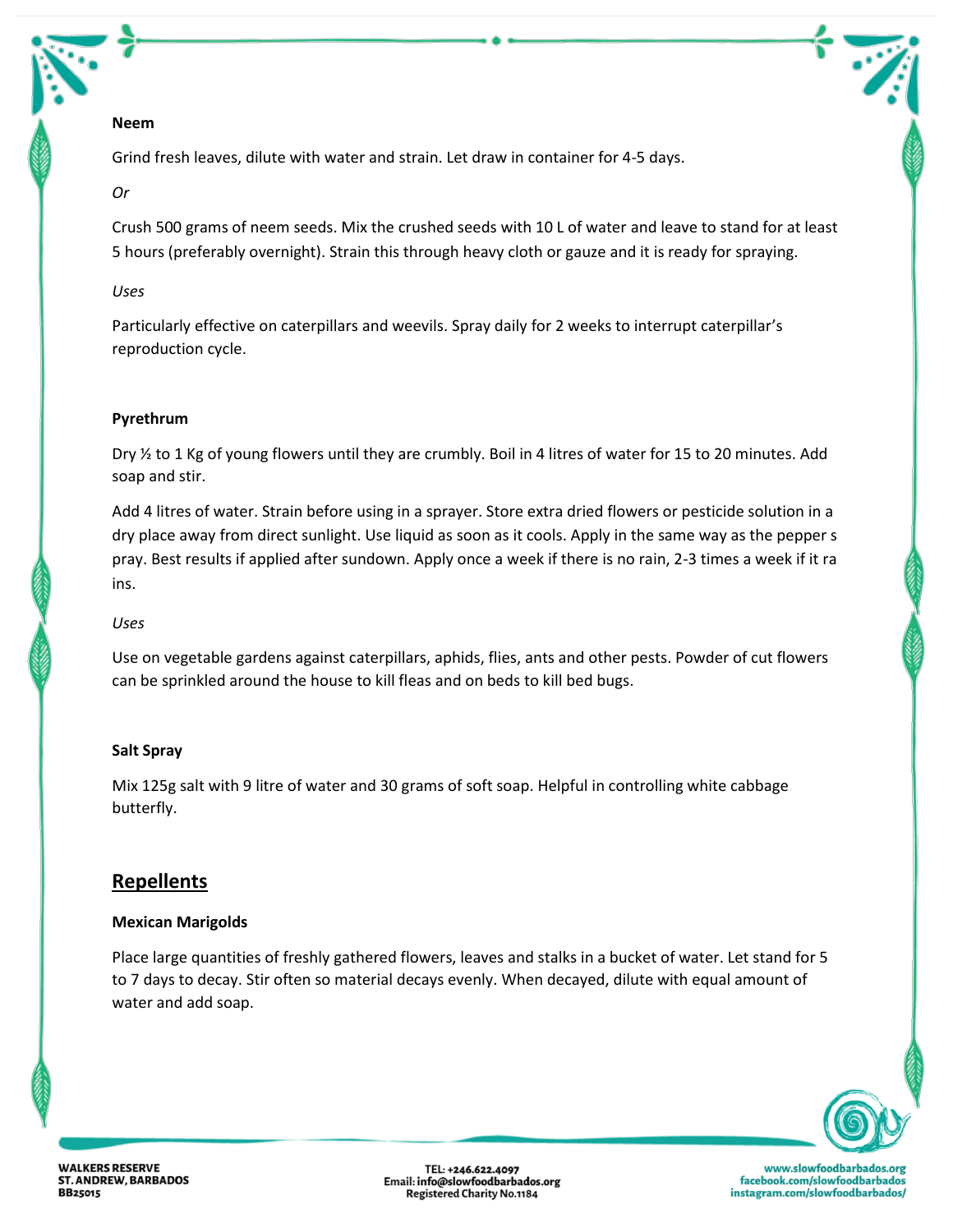#### *Uses*

Acts as crop strengthener to help potatoes, beans, tomatoes and peas resist blight, mildew and other fungal diseases. Begin spraying before diseases start: continue regularly once a week. Effective if weather is not too damp. Also repels aphids, caterpillars and flies. Decayed flowers, leaves and stalks can also be used as mulch.

## **Wood Ash**

Use fresh (but not hot) ash from cooking fires. Any sort of wood will do, although ash from eucalyptus or Cyprus trees is most effective. Sprinkle handfuls of ash around seedlings as soon as they sprout to repel cut worms. Replace after every rain. Need only apply for the first 2-3 weeks (until plants are too big for worms to cut).

#### *Uses*

Also effective against root maggots, snails and slugs. Surrounding entire plot with 8 to 10 centimeter trench with ash has the same effect.

## **Pepper Combination all Purpose Spray**

Blend 3 hot peppers, 2 onions and a bulb of garlic in 1 litre of water. Boil, let stand for 2 days. Strain and spray. This may be frozen for future use. Ground cayenne or red hot pepper can also be sprinkled on the leaves of plants (apply when leaves are slightly damp) to repel chewing insects.

#### *Uses*

Protects plants from cabbage worms, caterpillars, hornworms, aphids, flea beetles and other chewing sucking insects.

## **Onion Spray**

Blend one unpeeled onion with 1 litre of water until it is milky colour. Strain and spray. Helpful with aphids and red spider mites.

## **Garlic Spray**

Soak 4 garlic cloves in 1 L of cold water for 3 days. Blend and strain. Helpful with ants, caterpillars and cabbage worms.



**WALKERS RESERVE ST. ANDREW, BARBADOS BB25015** 

TEL: +246.622.4097 Email: info@slowfoodbarbados.org **Registered Charity No.1184**